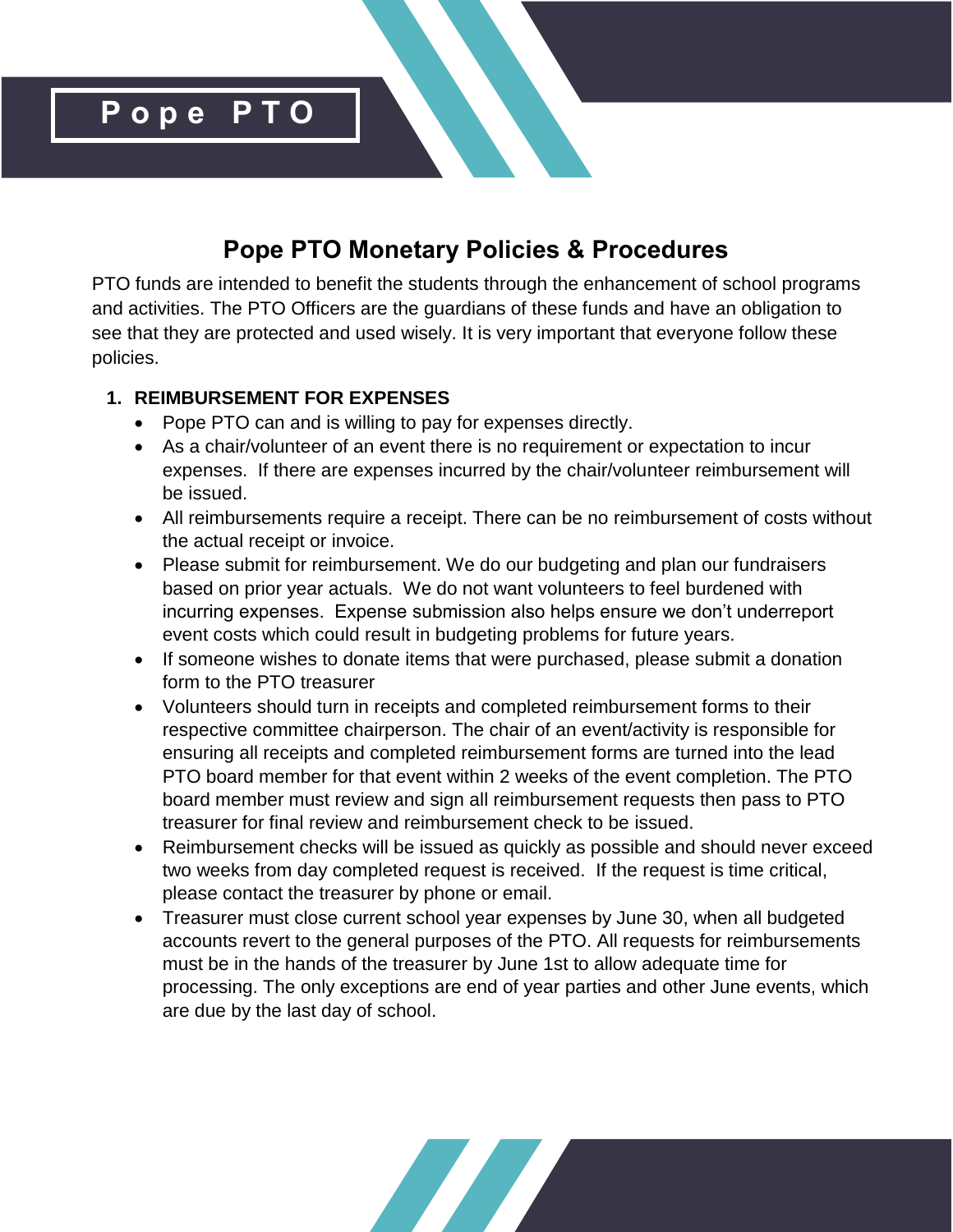## **2. REQUESTING PAYMENT VIA CREDIT CARD OR CHECK**

If payment is needed prior to an event, please contact the board member over the event and treasurer as early as possible to schedule the payment.

#### **3. CHECK REQUEST**

- Please have the "Check Request" form completed with approval signature of the appropriate board member & copy of expense quote/invoice
- The check will not be disbursed without the officer's approval, and our insurance policy requires that all checks have two signatures, so it can take a few days to get a check to you.
- "Check Request" forms can be left in the in the PTO box or can be given directly to the treasurer or appropriate officer responsible for budget line item.
- We are not able to issue signed blank checks for any reason.

## **4. CREDIT CARD REQUESTS**

- Please have the "Debit Card" form completed with approval signature of the appropriate board member & copy of expense quote/invoice.
- PTO treasurer can call vendor directly to make payment with the credit card OR card can be given to event chair to make payment in person. ONLY PTO board member or event chair can be given the credit card to use.

#### **5. COLLECTION OF FUNDS**

- All event money handling must have a board member present.
- Money collection through teachers/classrooms should be avoided.
- If an event will need a cash bank for items that will be sold at the event a cash box form must be submitted to the treasurer at least one week before the event.
- The treasurer will deliver the cash bank & box to the event. Prior to the event and at the closing of the event a board member and event chair or volunteer will jointly count all money and deposit form completed.
- Never leave a cash box alone and two adults need to be with a cash box at all times.
- We can accept checks as a form of payment. All checks should be made payable to: "Pope Elementary PTO"
- We do have the ability to accept credit card payments. A 3% fee will be charged to the purchaser for any credit card transactions to cover fees charged by credit card processing vendors.

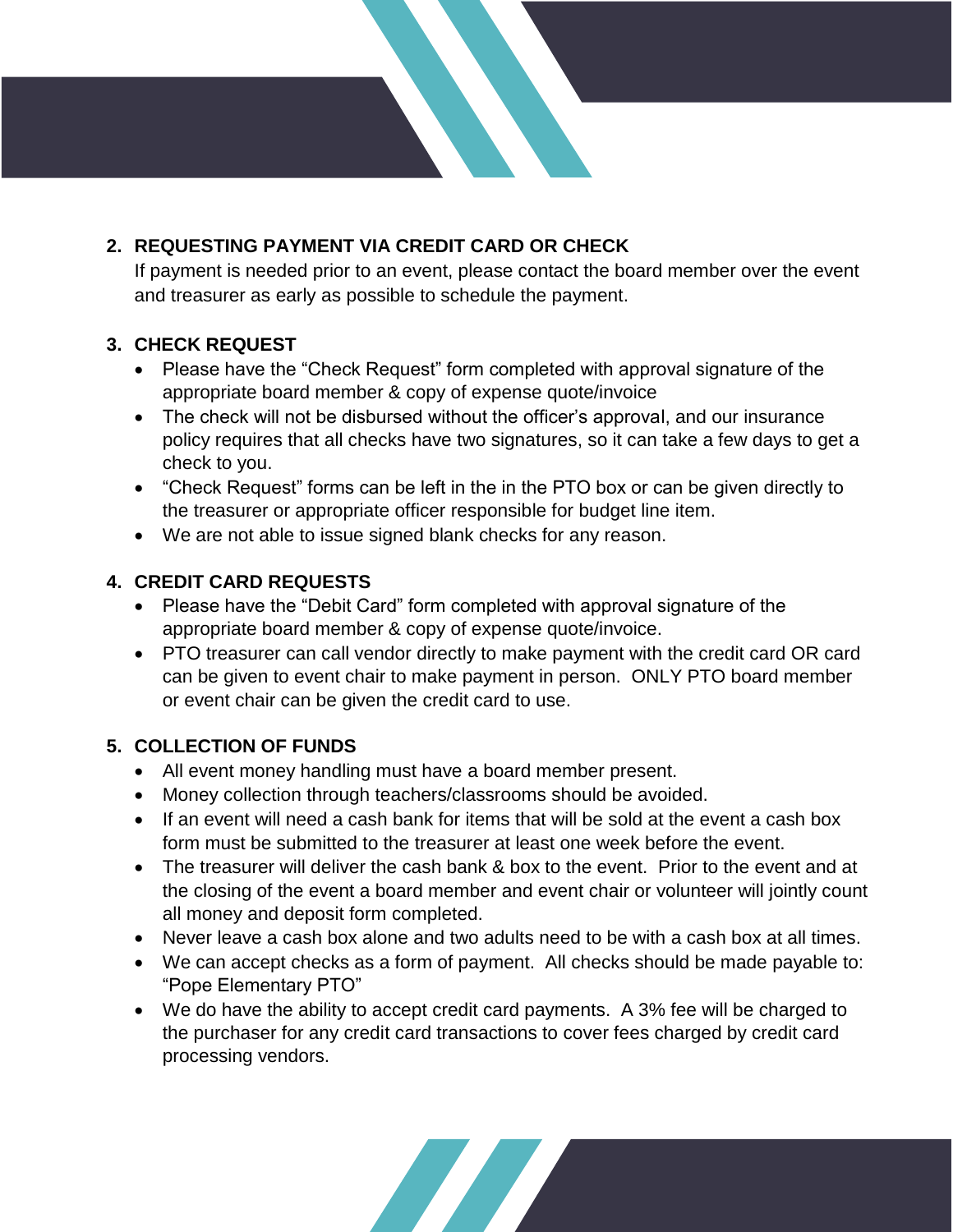#### **6. EVENT BUDGET**

- Each event is assigned an approved budget to cover all expenses. This budget is assigned based on historical expenses and every attempt to stay within the budget is expected.
- The event budget should be allocated to any sub-committees by the event chair (i.e. Food committee, decoration committee, games committee, etc...). Reports of past events can be provided to help determine what percent of the budget should be allocated to which sub-committee.
- If there is a budgetary issue (such as not enough funds or unexpected additional cost) or questions, please contact your board member & treasurer as soon as possible. Any budgetary changes require a board vote so please provide as much information as possible.
- Any changes to budget need to be approved prior to money being spent.

## **7. CONTRACTS**

- The PTO should only enter into written (not verbal) contracts and should be signed by a board member.
- For significant (over \$500) purchases, at least three price quotes/bids should be obtained to help ensure that the PTO is receiving the best value.
- Any potential contracts with persons or companies related to a PTO officer or committee chair must receive special review to ensure that no conflict of interest exists. After exercising due diligence, the PTO officers shall determine whether the PTO could obtain a more advantageous transaction or arrangement with reasonable efforts from a person or entity that would not give rise to a conflict of interest.
- Independent contractors earning above \$600 must supply a street address and social security number for IRS purposes; use Form W9, available at www.irs.gov.

#### **8. TAX EXEMPTION**

- Pope Elementary PTO is classified as a tax-exempt entity 501 (c) (3) and we do have a tax ID # for sales tax exemption purposes. Copies of the sales tax exemption certificate are available via email, contact the treasurer
- All purchases made for the PTO should NOT include sales tax. Please provide vendors with our tax ID if needed. As a general rule we do not reimburse sales tax.
- Certain stores (such as WalMart, Staples, etc) require that we apply for sales tax exemption with their store and receive a special exemption card to be used at that store. Consult with the treasurer for a list of stores with these special requirements.
- A copy of our Federal tax exemption paperwork is kept on file for use.